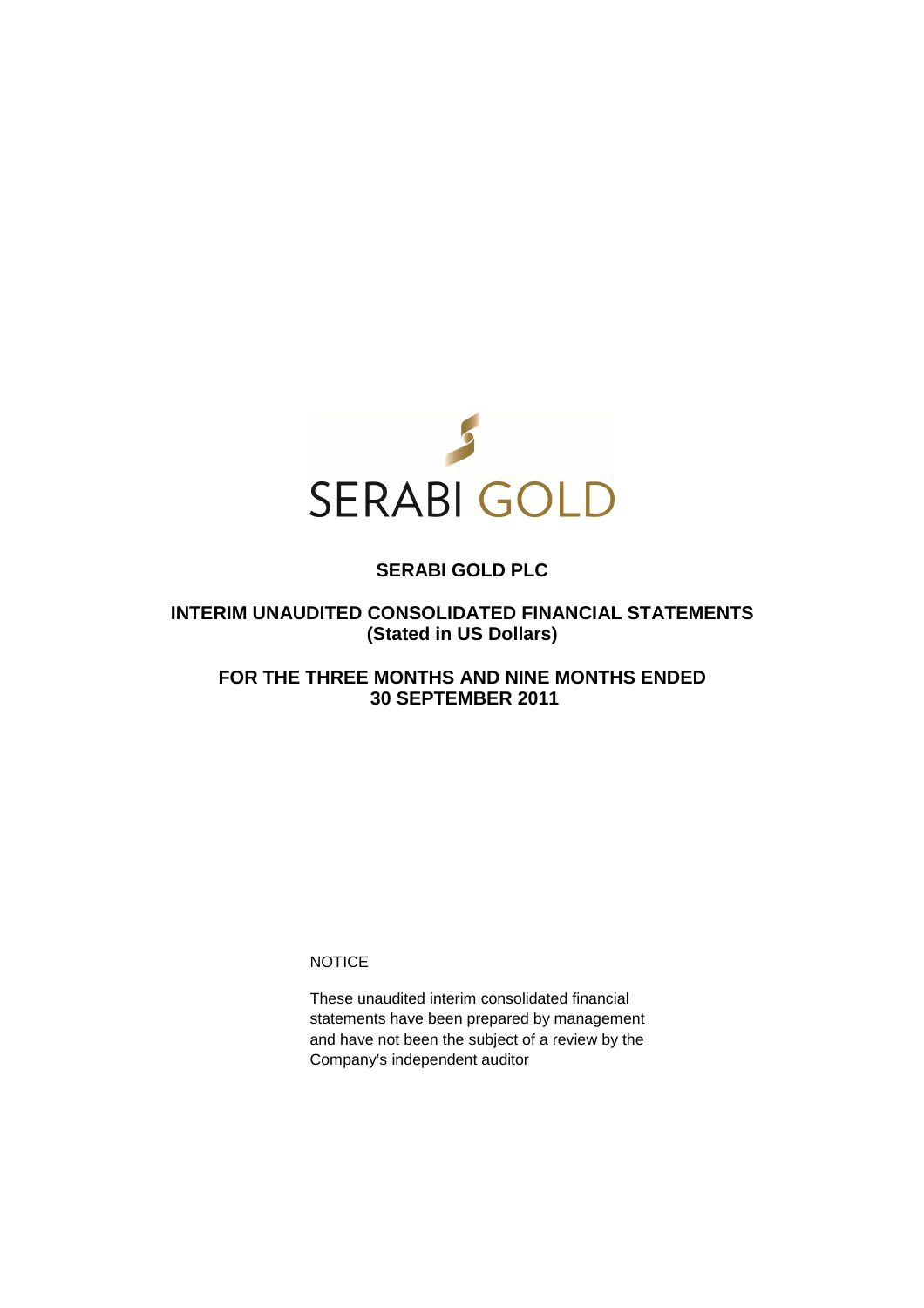# **SERABI GOLD PLC Condensed Consolidated Statements of Comprehensive Income**

|                                                                     |              | For the three months ended<br>30 September |             | For the nine months ended<br>30 September |             |
|---------------------------------------------------------------------|--------------|--------------------------------------------|-------------|-------------------------------------------|-------------|
|                                                                     |              | 2011                                       | 2010        | 2011                                      | 2010        |
| (expressed in US\$)                                                 | <b>Notes</b> | (unaudited)                                | (unaudited) | (unaudited)                               | (audited)   |
| <b>CONTINUING OPERATIONS</b>                                        |              |                                            |             |                                           |             |
| <b>Revenue</b>                                                      |              | 2,843                                      | 22,909      | 3,906                                     | 1,171,908   |
| Operating expenses                                                  |              | (152,001)                                  | (411, 103)  | (468,083)                                 | (1,905,489) |
| <b>Gross loss</b>                                                   |              | (149, 158)                                 | (388, 194)  | (464, 177)                                | (733, 581)  |
| Administration expenses                                             |              | (745, 990)                                 | (561, 015)  | (2, 113, 195)                             | (1,403,406) |
| Write back of prior period expenses                                 |              |                                            |             | 540,441                                   |             |
| Option costs                                                        |              | (92, 399)                                  | (25, 103)   | (186, 710)                                | (75, 307)   |
| Loss on asset disposals                                             |              | (5,204)                                    | (111, 106)  | (7, 541)                                  | (115,800)   |
| Depreciation of plant and equipment                                 |              | (580, 845)                                 | (497, 439)  | (1,741,977)                               | (1,514,897) |
| <b>Operating loss</b>                                               |              | (1,573,596)                                | (1,582,857) | (3,973,159)                               | (3,842,991) |
| Foreign exchange (loss)/gain                                        |              | (168, 309)                                 | 241,092     | (26,000)                                  | (31, 481)   |
| Finance costs                                                       |              | (16, 109)                                  | (61, 016)   | (97, 909)                                 | (121, 595)  |
| Investment income                                                   |              | 18,330                                     | 16,691      | 52,107                                    | 21,794      |
| Loss before taxation                                                |              | (1,739,684)                                | (1,386,090) | (4,044,961)                               | (3,974,273) |
| Income tax expense                                                  |              |                                            |             |                                           |             |
| Loss for the period from continuing<br>operations <sup>(1)(2)</sup> |              | (1,739,684)                                | (1,386,090) | (4,044,961)                               | (3,974,273) |
| Other comprehensive income (net of tax)                             |              |                                            |             |                                           |             |
| Exchange differences on translating foreign<br>operations           |              | (7,489,207)                                | 2,193,512   | (4,699,101)                               | 955,544     |
| Total comprehensive(loss)/ income for the<br>period <sup>(2)</sup>  |              | (9,228,891)                                | 807,422     | (8,744,062)                               | (3,018,729) |
| Loss per ordinary share (basic and diluted) <sup>(1)</sup>          | 3            | (2.72c)                                    | (3.10c)     | (7.01c)                                   | (10.61c)    |

(1) All revenue and expenses arise from continuing operations.

(2) The Group has no non-controlling interests and all income / (losses) are attributable to the equity holders of the Parent Company.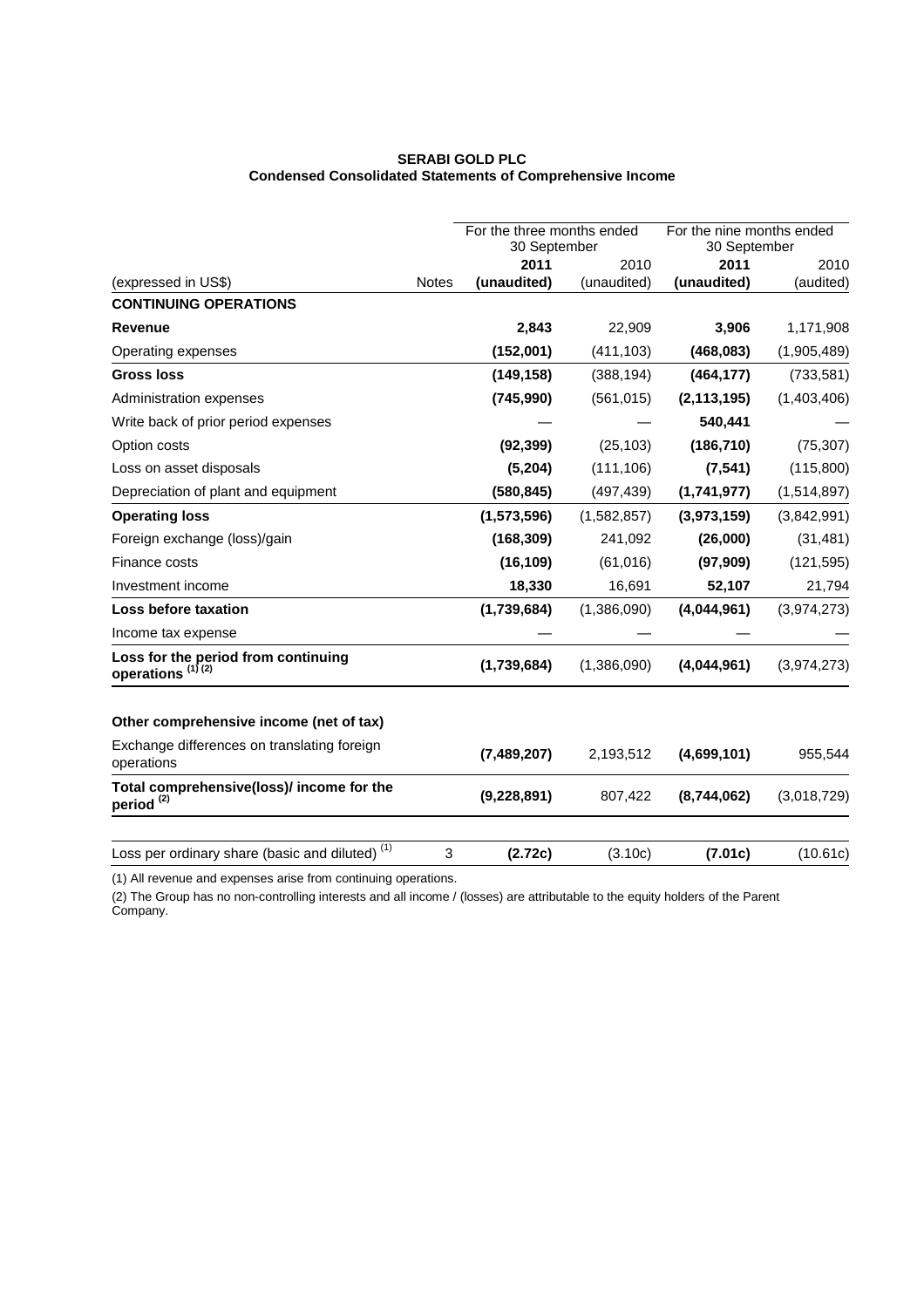|                                              |              | As at                     | As at               | As at             |
|----------------------------------------------|--------------|---------------------------|---------------------|-------------------|
|                                              |              | 30 September 30 September |                     | 31 December       |
| (expressed in US\$)                          | <b>Notes</b> | 2011<br>(unaudited)       | 2010<br>(unaudited) | 2010<br>(audited) |
| <b>Non-current assets</b>                    |              |                           |                     |                   |
| Development and deferred exploration         |              |                           |                     |                   |
| costs                                        | 5            | 15,122,184                | 8,558,842           | 9,797,406         |
| Property, plant and equipment                | 6            | 29,132,327                | 34,280,250          | 33,951,140        |
| <b>Total non-current assets</b>              |              | 44,254,511                | 42,839,092          | 43,748,546        |
| <b>Current assets</b>                        |              |                           |                     |                   |
| Inventories                                  |              | 1,242,439                 | 1,352,402           | 1,417,804         |
| Trade and other receivables                  |              | 97,539                    | 251,122             | 96,143            |
| Prepayments and accrued income               |              | 1,003,371                 | 1,561,295           | 1,061,945         |
| Cash at bank and cash equivalents            |              | 4,033,410                 | 5,247,991           | 8,598,755         |
| <b>Total current assets</b>                  |              | 6,376,759                 | 8,412,810           | 11,174,647        |
| <b>Current liabilities</b>                   |              |                           |                     |                   |
| Trade and other payables                     |              | 3,110,201                 | 3,387,529           | 3,147,258         |
| Accruals                                     |              | 300,732                   | 182,091             | 174,348           |
| Special warrants                             |              |                           |                     | 5,059,995         |
| <b>Total current liabilities</b>             |              | 3,410,933                 | 3,569,620           | 8,381,601         |
| <b>Net current assets</b>                    |              | 2,965,826                 | 4,843,190           | 2,793,046         |
| <b>Total assets less current liabilities</b> |              | 47,220,337                | 47,682,282          | 46,541,592        |
| <b>Non-current liabilities</b>               |              |                           |                     |                   |
| Trade and other payables                     |              | 163,167                   | 388,049             | 552,027           |
| Provisions                                   |              | 1,454,715                 | 1,383,057           | 1,388,571         |
| Interest bearing liabilities                 |              | 273,766                   | 245,477             | 249,176           |
| <b>Total non-current liabilities</b>         |              | 1,891,648                 | 2,016,583           | 2,189,774         |
| <b>Net assets</b>                            |              | 45,328,689                | 45,665,699          | 44,351,818        |
|                                              |              |                           |                     |                   |
| <b>Equity</b>                                |              |                           |                     |                   |
| Share capital                                | 8            | 29,291,551                | 27,752,834          | 27,752,834        |
| Share premium                                |              | 48,278,626                | 40,754,032          | 40,754,032        |
| Option reserve                               |              | 1,864,893                 | 1,614,094           | 1,648,484         |
| Other reserves                               |              | 702,095                   | 260,882             | 260,882           |
| <b>Translation reserve</b>                   |              | (816, 933)                | 3,224,701           | 3,882,168         |
| Accumulated loss                             |              | (33,991,543)              | (27, 940, 844)      | (29,946,582)      |
| Equity shareholders' funds                   |              | 45,328,689                | 45,665,699          | 44,351,818        |

# **SERABI GOLD PLC Condensed Consolidated Balance Sheets**

The interim financial information has not been audited and does not constitute statutory accounts as defined in Section 434 of the Companies Act 2006. Whilst the financial information included in this announcement has been compiled in accordance with International Financial Reporting Standards ("IFRS") this announcement itself does not contain sufficient financial information to comply with IFRS. The Group statutory accounts for the year ended 31 December 2010, prepared under IFRS as adopted in the EU and with IFRS and their interpretations adopted by the International Accounting Standards Board have been filed with the Registrar of Companies. The auditor's report on these accounts was unqualified but did contain an Emphasis of Matter with respect to the ability of the Company and the Group regarding the future availability of project finance. The auditor's report did not contain a statement under Section 498 (2) or 498 (3) of the Companies Act 2006.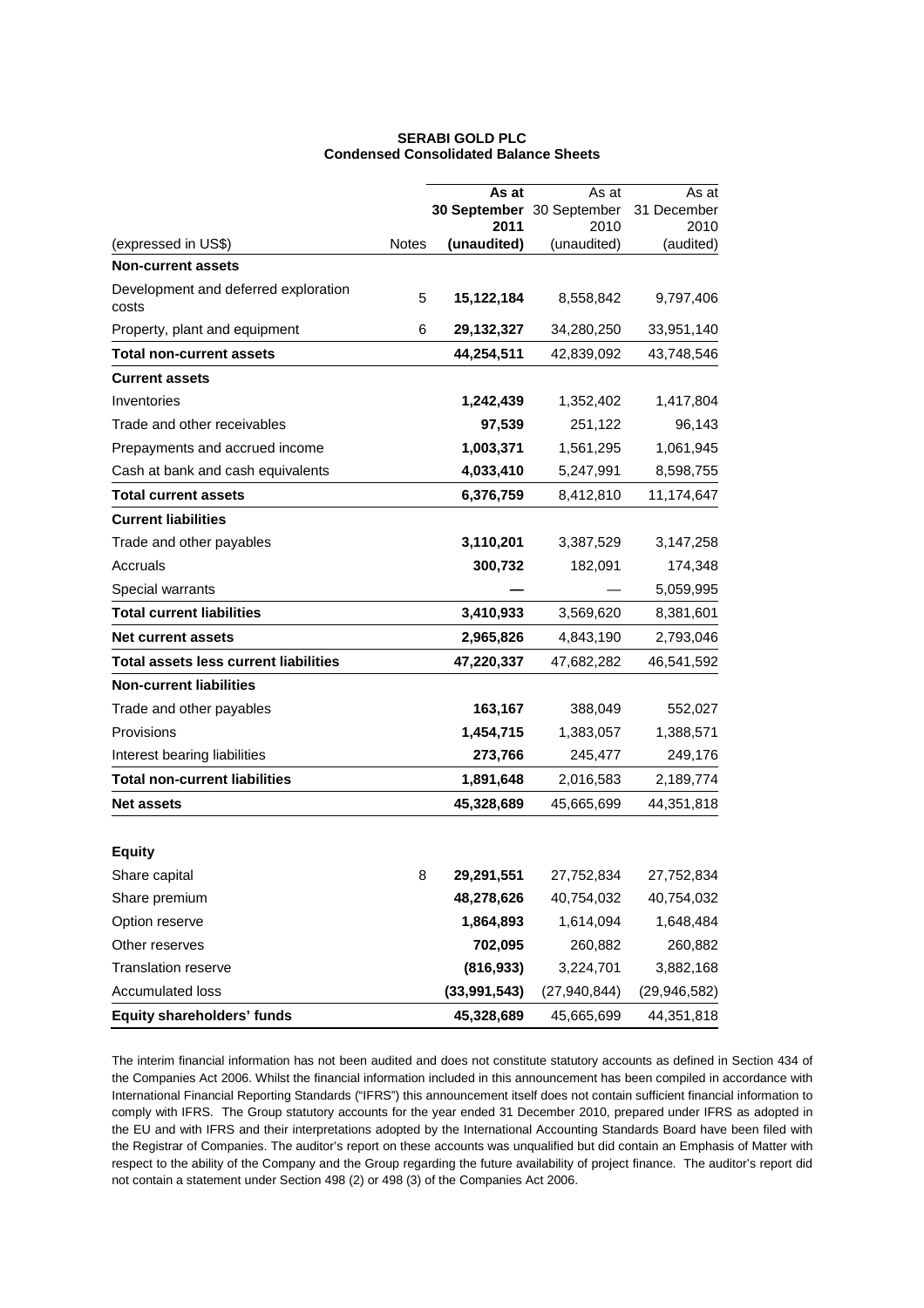# **SERABI GOLD PLC Condensed Consolidated Statements of Changes in Shareholders' Equity**

| (expressed in US\$)<br>(unaudited)                                 | Share<br>capital | premium    | Share Share option<br>reserve | Other<br>reserves | Translation<br>reserve | Accumulated<br>loss | <b>Total equity</b> |
|--------------------------------------------------------------------|------------------|------------|-------------------------------|-------------------|------------------------|---------------------|---------------------|
| <b>Equity shareholders'</b><br>funds at 31 December<br>2009        | 26,848,814       | 36,268,991 | 1,523,444                     | 260,882           | 2,269,157              | (23,966,571)        | 43,204,717          |
| Foreign currency<br>adjustments                                    |                  |            |                               |                   | 955,544                |                     | 955,544             |
| Loss for the period                                                |                  |            |                               |                   |                        | (3,974,273)         | (3,974,273)         |
| Total comprehensive<br>income for the period                       |                  |            |                               |                   | 955,544                | (3,974,273)         | (3,018,729)         |
| Issue of new ordinary<br>shares                                    | 904,020          | 4,520,100  |                               |                   |                        |                     | 5,424,120           |
| Share issue costs                                                  |                  | (35,059)   |                               |                   |                        |                     | (35,059)            |
| Share option expense                                               |                  |            | 90,650                        |                   |                        |                     | (90, 650)           |
| <b>Equity shareholders'</b><br>funds at 30 September<br>2010       | 27,752,834       | 40,754,032 | 1,614,094                     | 260,882           | 3,224,701              | (27, 940, 844)      | 45,665,699          |
| Foreign currency<br>adjustments                                    |                  |            |                               |                   | 657,467                |                     | 657,467             |
| Loss for the period                                                |                  |            |                               |                   |                        | (2,005,738)         | (2,005,738)         |
| Total comprehensive<br>income for the period                       |                  |            |                               |                   | 657,467                | (2,005,738)         | (1,348,271)         |
| Share option expense                                               |                  |            | 34,390                        |                   |                        |                     | 34,390              |
| <b>Equity shareholders'</b><br>funds at 31 December<br>2010        | 27,752,834       | 40,754,032 | 1,648,484                     | 260,882           | 3,882,168              | (29, 946, 582)      | 44,351,818          |
| Foreign currency<br>adjustments                                    |                  |            |                               |                   | (4,699,101)            |                     | (4,699,101)         |
| Loss for the period                                                |                  |            |                               |                   |                        | (4,044,961)         | (4,044,961)         |
| Total comprehensive<br>income for the period                       |                  |            |                               |                   | (4,699,101)            | (4,044,961)         | (8,744,062)         |
| Issue of new ordinary<br>shares for cash                           | 731,412          | 4,229,767  |                               | 208,229           |                        |                     | 5,169,408           |
| Issue of new ordinary<br>shares on exercise of<br>special warrants | 807,305          | 4,004,807  |                               | 232,984           |                        |                     | 5,045,096           |
| Costs associated with<br>issue of new ordinary<br>shares for cash  |                  | (709, 980) |                               |                   |                        |                     | (709, 980)          |
| Share option expense                                               |                  |            | 216,409                       |                   |                        |                     | 216,409             |
| <b>Equity shareholders'</b><br>funds at 30 September<br>2011       | 29,291,551       | 48,278,626 | 1,864,893                     | 702,095           | (816, 933)             | (33,991,543)        | 45,328,689          |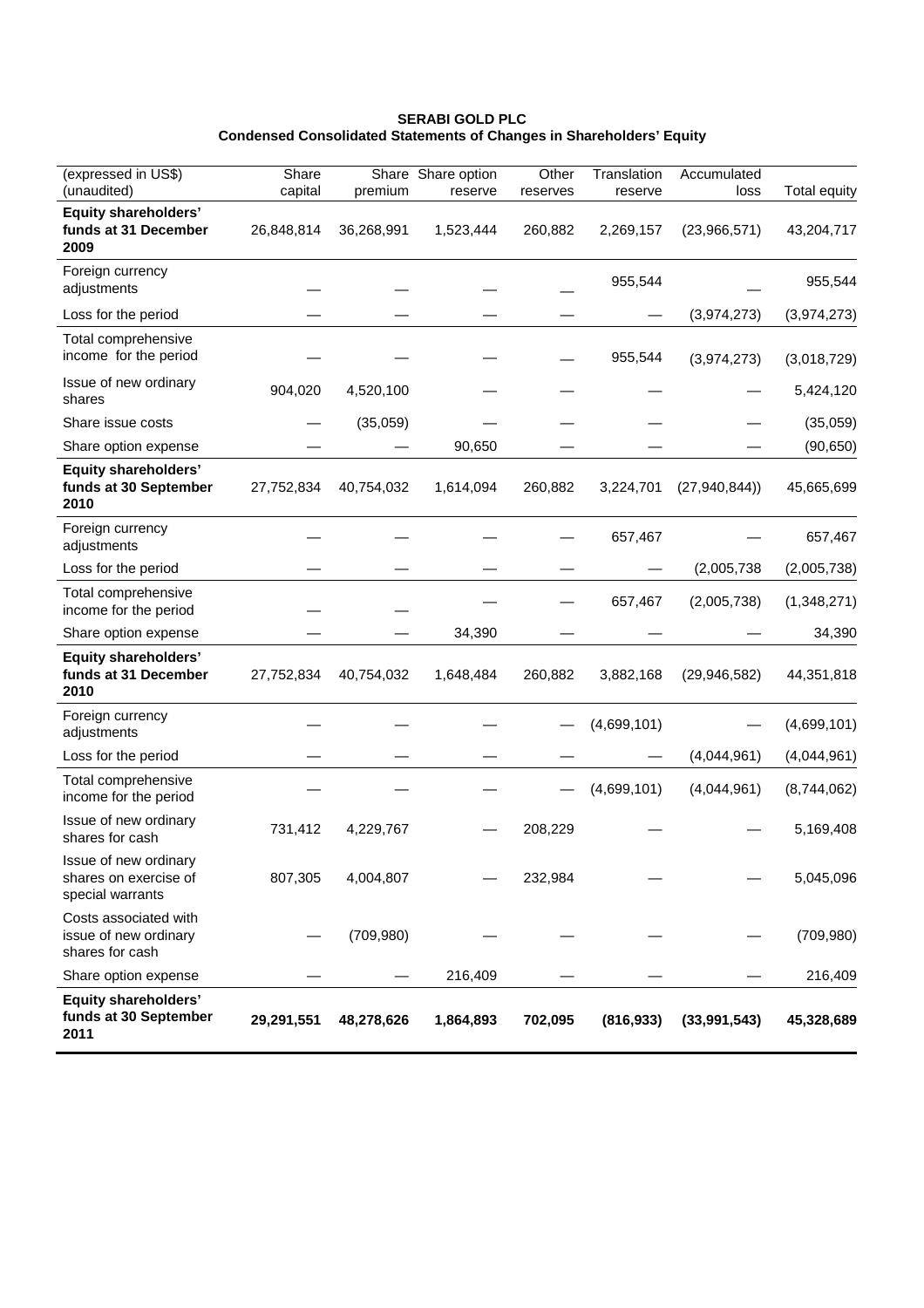# **SERABI GOLD PLC Condensed Consolidated Cash Flow Statements**

|                                                                         | For the three months<br>ended<br>30 September |               | For the nine months<br>ended<br>30 September |               |  |
|-------------------------------------------------------------------------|-----------------------------------------------|---------------|----------------------------------------------|---------------|--|
|                                                                         | 2011                                          | 2010          | 2011                                         | 2010          |  |
| (expressed in US\$)                                                     | (unaudited)                                   | (unaudited)   | (unaudited)                                  | (unaudited)   |  |
| <b>Operating activities</b>                                             |                                               |               |                                              |               |  |
| Operating loss                                                          | (1,573,596)                                   | (1,582,857)   | (3.973, 159)                                 | (3,842,991)   |  |
| Depreciation - plant, equipment and mining<br>properties                | 580,845                                       | 497,439       | 1,741,977                                    | 1,514,897     |  |
| Loss on sale of assets                                                  | 5,204                                         | 111,106       | 7,541                                        | 115,800       |  |
| Option costs                                                            | 92,399                                        | 25,103        | 186,710                                      | 75,307        |  |
| Interest paid                                                           | (5,255)                                       | (51, 218)     | (33, 941)                                    | (93,016)      |  |
| Foreign exchange                                                        | 78,789                                        | (24, 251)     | (159, 159)                                   | (53,045)      |  |
| <b>Changes in working capital</b>                                       |                                               |               |                                              |               |  |
| (Increase) / decrease in inventories                                    | 100,315                                       | (91, 762)     | 35,862                                       | (54, 618)     |  |
| (Increase) / decrease in receivables, prepayments<br>and accrued income | 166,121                                       | 33,581        | (54, 013)                                    | (73, 268)     |  |
| (Decrease)/(increase) in payables, accruals and<br>provisions           | (119, 697)                                    | (543, 393)    | 152,475                                      | (496, 467)    |  |
| Net cash flow from operations                                           | (674, 875)                                    | (1,626,252)   | (1,996,657)                                  | (2,907,401)   |  |
| <b>Investing activities</b><br>Proceeds from sale of fixed assets       | 14,302                                        | 90,939        | 129,457                                      | 246,745       |  |
| Purchase of property, plant and equipment                               | (92, 761)                                     |               | (138, 397)                                   |               |  |
| Exploration and development expenditure                                 | (2,854,925)                                   | (631, 387)    | (6,969,901)                                  | (1,420,722)   |  |
| Interest received                                                       | 18,330                                        | 16,691        | 52,107                                       | 21,794        |  |
| Net cash outflow on investing activities                                | (2,915,054)                                   | (523, 757)    | (6,926,734)                                  | (1, 152, 183) |  |
| <b>Financing activities</b>                                             |                                               |               |                                              |               |  |
| Issue of ordinary share capital                                         |                                               |               | 4,961,180                                    | 5,424,120     |  |
| Issue of warrants                                                       |                                               |               | 208,229                                      |               |  |
| Capital element of finance lease payments                               |                                               | (664)         |                                              | (78, 327)     |  |
| Payment of share issue costs                                            |                                               |               | (709, 980)                                   | (35,059)      |  |
| Payment of special warrant issue costs                                  |                                               |               | (14,900)                                     |               |  |
| Net cash (outflow)/ inflow from financing activities                    |                                               | (664)         | 4,444,529                                    | 5,310,734     |  |
| Net(decrease)/ increase in cash and cash<br>equivalents                 | (3,589,929)                                   | (2, 150, 673) | (4,577,912)                                  | 1,251,150     |  |
| Cash and cash equivalents at beginning of period                        | 7,859,831                                     | 7,272,296     | 8,598,754                                    | 4,081,882     |  |
| Exchange difference on cash                                             | (236, 492)                                    | 126,368       | 12,568                                       | (85,041)      |  |
| Cash and cash equivalents at end of period                              | 4,033,410                                     | 5,247,991     | 4,033,410                                    | 5,247,991     |  |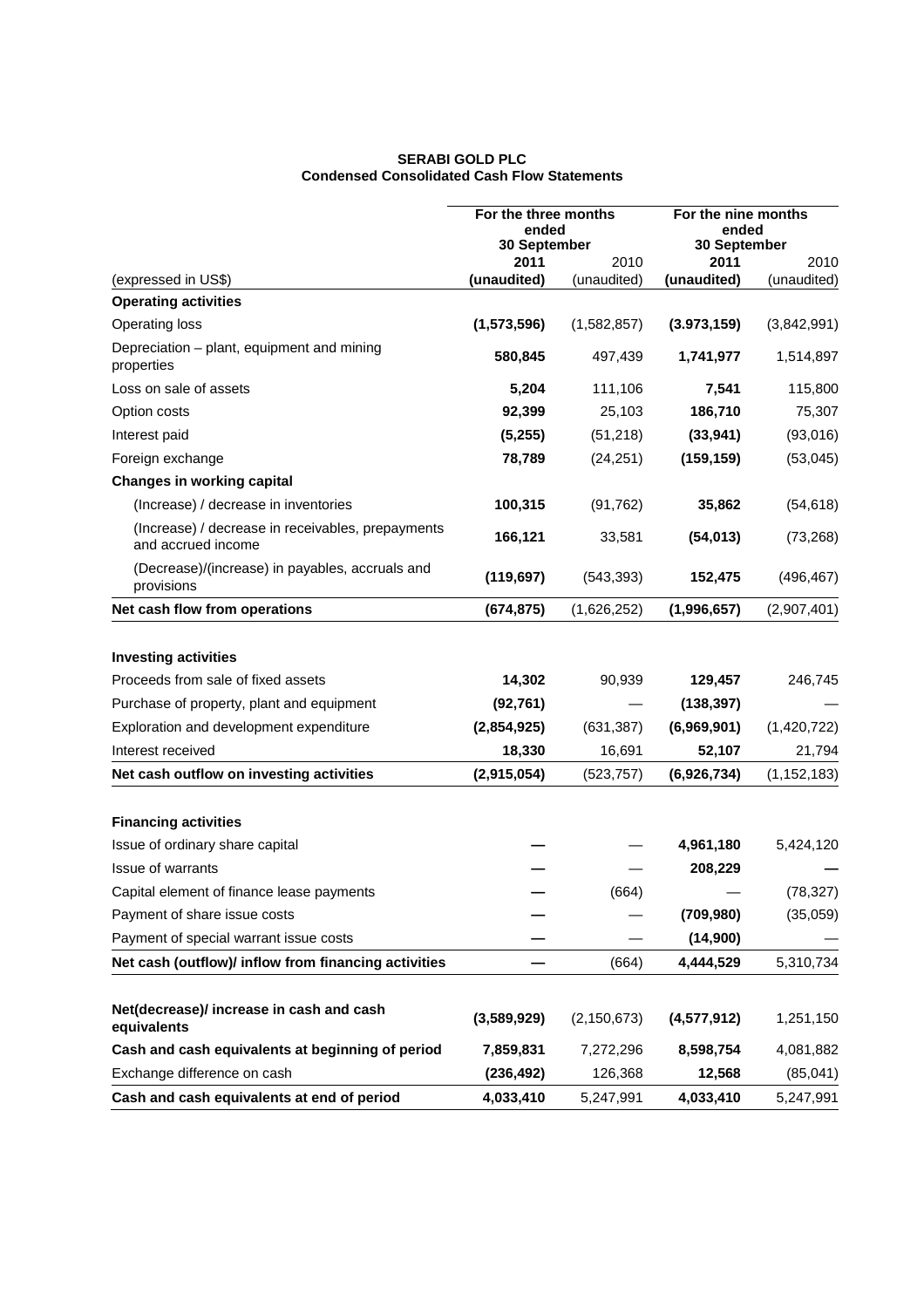#### **SERABI GOLD PLC Report and condensed consolidated financial statements for the three month and nine month periods ended 30 September 2011**

#### **Notes to the Condensed Consolidated Financial Statements**

#### **1. Basis of preparation**

These interim accounts are for the three month and nine month periods ended 30 September 2011. Comparative information has been provided for the unaudited three month and nine month periods ended 30 September 2010 and the audited twelve month period from 1 January to 31 December 2010.

The accounts for the periods have been prepared in accordance with International Accounting Standard 34 "Interim Financial Reporting" and the accounting policies are consistent with those of the annual financial statements for the year ended 31 December 2010 and those envisaged for the financial statements for the year ending 31 December 2011. The Company has not adopted any standards or interpretation in advance of the required implementation dates. It is not anticipated that the adoption in the future of the new or revised standards or interpretations that have been issued by the International Accounting Standards Board will have a material impact on the Group's earnings or shareholders' funds.

# **(i) Going Concern and availability of project finance**

These condensed financial statements have been prepared using reporting standards applicable to a going concern, which assumes continuity of operations and realisation of assets and settlement of liabilities in the normal course of business for the foreseeable future, which is at least, but not limited to, one year from the approval of these condensed financial statements. In common with many companies in the exploration and development stages, the Company raises its finance for exploration and development programmes in discrete tranches and is subject to risks and challenges similar to companies in a comparable stage of development. These risks include the challenges of securing adequate capital for exploration and development, operational risks inherent in the mining industry and global economic and gold price volatility.

The directors have concluded that it is appropriate to prepare the condensed financial statements on a going concern basis and are confident that they are taking all the necessary steps to ensure that adequate additional funding will be available as and when required. However there can be no certainty that this will be the case and there is therefore significant doubt as to appropriateness of the going concern assumption. Were the funding not to become available in an appropriate timescale the directors would need to consider alternative strategies and an impairment review would be required in respect of the capitalised expenditure on the Palito project. No adjustments to asset carrying values that may be necessary should the company be unsuccessful have been recognised in the condensed financial statements. These adjustments could be material.

#### **(ii) Impairment**

Management have undertaken a review of the carrying value of the mining and exploration assets of the Group (the Company and its subsidiaries), and considered the implications of the operational difficulties experienced and the current operational status of Palito. Following this review they have assessed the value of the existing assets on the basis of value in use involving a future recommencement of underground mining operations which is dependent on the ability of the Group to raise future finance and to operate the mine in line with the mine plan that forms the basis of the value in use calculation. The carrying values of assets have not been adjusted to reflect a failure to raise sufficient funds, only maintaining the current levels of operation or that if a sale transaction were undertaken the proceeds may not realise the value as stated in the accounts.

#### **(iii) Inventories**

Inventories - are valued at the lower of cost and net realisable value.

#### **(iv) Property, plant and equipment**

Property, plant and equipment are depreciated over their useful lives.

#### **(v) Mining property**

The Group commenced commercial production at the Palito mine effective 1 October 2006. Prior to this date all revenues and operating costs were capitalised as part of the development costs of the mine. Effective from 1 October 2006 the accumulated development costs of the mine were re-classified as Mining Property costs and such cost will be amortised over the anticipated life of the mine on a unit of production basis. As the underground mine is currently on care and maintenance and there is no depletion of the reserves and resources attributable to the mine, no amortization charge has been recorded in the period.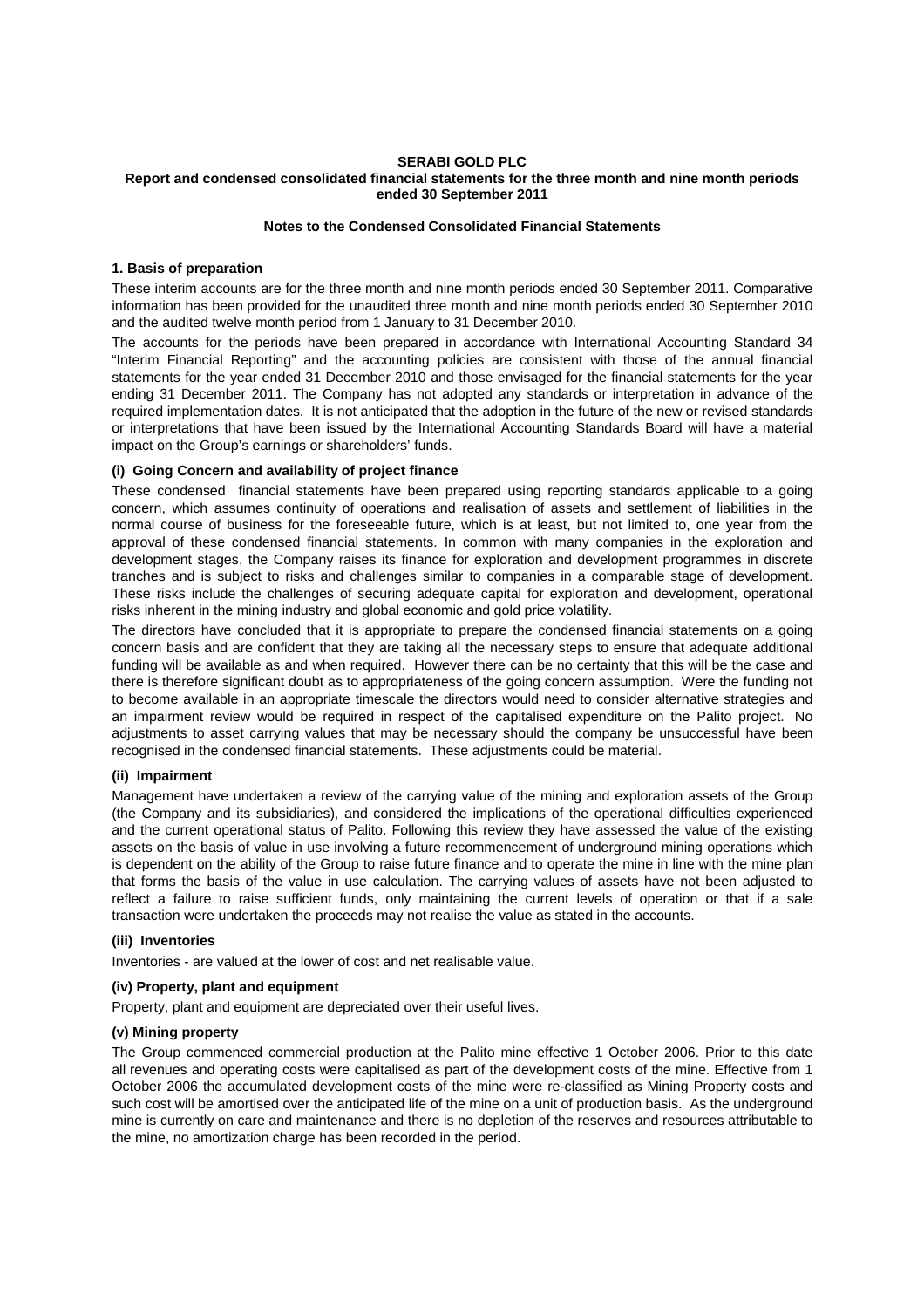# **(vi) Revenue**

Revenue represents amounts receivable in respect of sales of gold and by-products. Revenue represents only sales for which contracts have been agreed and for which the product has been delivered to the purchaser in the manner set out in the contract. Revenue is stated net of any applicable sales taxes. Any unsold production and in particular concentrate is held as inventory and valued at production cost until sold.

#### **(vii) Currencies**

The condensed financial statements are presented in United States dollars (US\$ or "\$"). Other currencies referred to in these condensed financial statements are UK pounds ("UK£"), Canadian dollars ("C\$") and Brazilian Reais ("BrR\$").

## **2. Taxation**

Taxation represents a provision for corporate taxes due on taxable profits arising in Brazil. No deferred tax asset arising from carried forward losses incurred outside of Brazil has been recognised in the financial statements because of uncertainty as to the time period over which this asset may be recovered.

### **3. Earnings per share**

|                                                      | 3 months ended<br>30 September |            | 9 months ended<br>30 September |            | 12 months<br>ended 31 Dec |
|------------------------------------------------------|--------------------------------|------------|--------------------------------|------------|---------------------------|
|                                                      | 2011                           | 2010       | 2011                           | 2010       | 2010                      |
| Loss attributable to ordinary<br>shareholders (US\$) | 1,739,684                      | 1.386.090  | 4,044,961                      | 3,974,273  | 5,980,011                 |
| Weighted average ordinary shares<br>in issue         | 63,968,529                     | 44.774.060 | 57,715,900                     | 37,450,530 | 39,316,525                |
| Basic and diluted loss per share<br>(US cents)       | 2.72                           | 3.10       | 7.01                           | 10.61      | 15.21                     |

The weighted average ordinary shares in issue in 2010 have been adjusted to reflect the share consolidation that was approved by shareholders in 21 December 2010. No diluted earnings per share is presented as the effect of the exercise of share options and warrants would be to decrease the loss per share.

#### **4. Segmental Analysis**

The following information is given about the Group's reportable segments:

The Chief Operating Decision Maker is the Board of Directors. The Board reviews the Group's internal reporting in order to assess performance of the business. Management has determined the operating segments based on the reports reviewed by the Board.

The Board considers the performance of the Group by the geographical location of expenditures, and the division of capital expenditure between exploration and operations.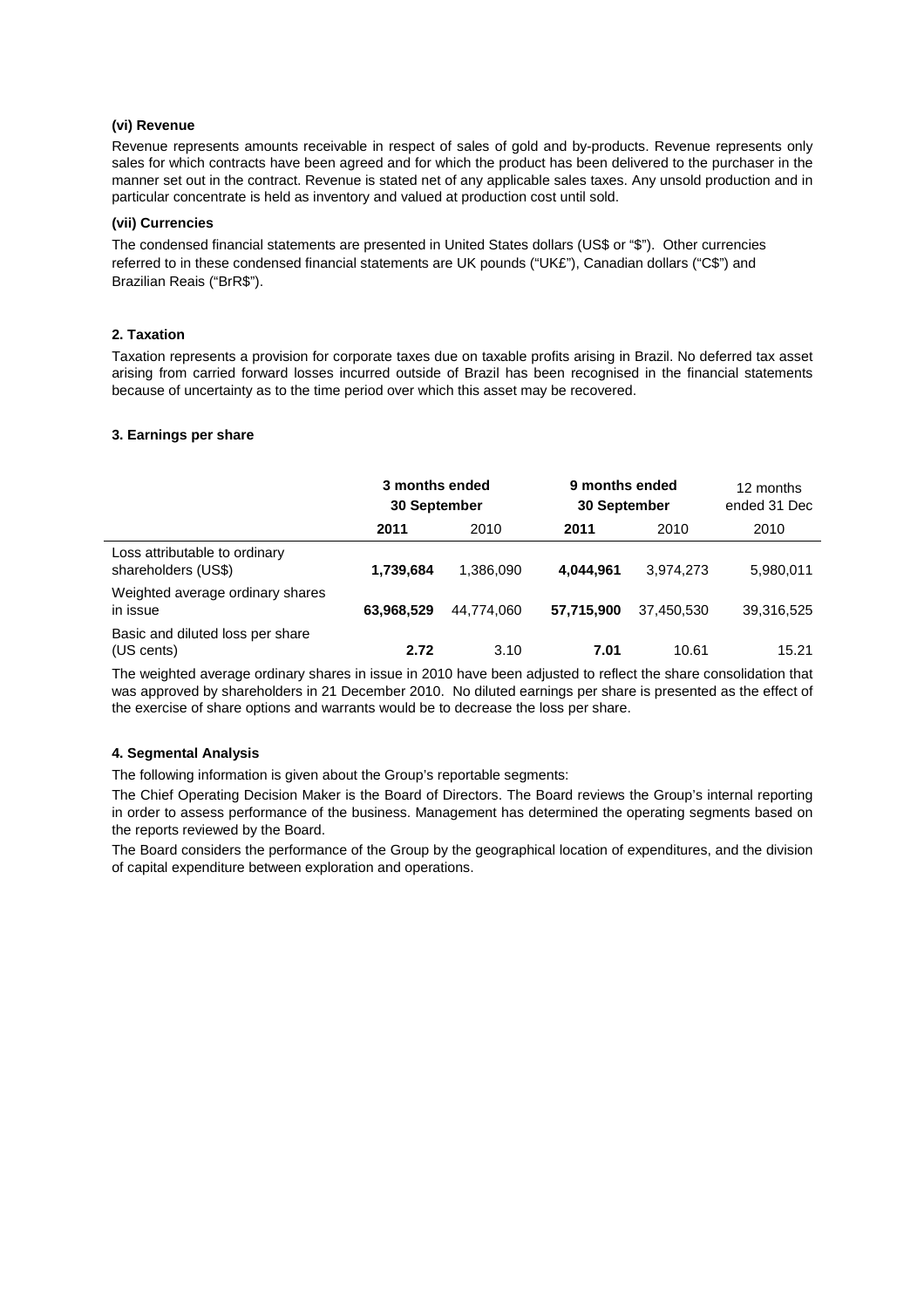All of the Group's revenue arises from activities in Brazil.

|                                                                                        | 3 months ended<br>30 June 2011 | (unaudited) | 3 months ended<br>30 June 2010 | (unaudited) | 9 months ended 30<br>September 2011 | (unaudited) | 9 months ended 30<br>September 2010 | (unaudited) |
|----------------------------------------------------------------------------------------|--------------------------------|-------------|--------------------------------|-------------|-------------------------------------|-------------|-------------------------------------|-------------|
| <b>Major Customers</b><br>(accounting for more<br>than 10% of the<br>Group's revenues) |                                | %           |                                | %           |                                     | %           |                                     | %           |
| Customer 1                                                                             | 2,843                          | 100         | 22,909                         | 100         | 3.906                               | 100         | 1.171.908                           | 100         |

An analysis of the results for the three month period by management segment is as follows:

|                                                                      |               | 3 months ended 30 September 2011<br>(unaudited) |              |               | 3 months ended 30 September 2010<br>(unaudited) |             |
|----------------------------------------------------------------------|---------------|-------------------------------------------------|--------------|---------------|-------------------------------------------------|-------------|
|                                                                      | <b>Brazil</b> | <b>Unallocated</b>                              | <b>Total</b> | <b>Brazil</b> | Unallocated                                     | Total       |
|                                                                      | \$            |                                                 | \$           | \$            |                                                 | \$          |
| Revenue                                                              | 2,843         |                                                 | 2,843        | 22,909        |                                                 | 22,909      |
| Operating<br>expenses                                                | (152,001)     |                                                 | (152,001)    | (396, 103)    | (15,000)                                        | (411, 103)  |
| <b>Operating loss</b>                                                | (149, 158)    |                                                 | (149, 158)   | (373, 194)    | (15,000)                                        | (388, 194)  |
| Administration<br>expenses                                           | (357, 622)    | (388, 368)                                      | (745, 990)   | (284, 897)    | (276, 118)                                      | (561, 015)  |
| Share based<br>payments                                              |               | (92, 399)                                       | (92, 399)    |               | (25, 103)                                       | (25,103)    |
| Provisions,<br>depreciation and<br>(loss)/gain on<br>asset disposals | (553, 145)    | (32, 904)                                       | (586, 049)   | (582, 225)    | (26, 320)                                       | (608, 545)  |
| <b>Operating loss</b>                                                | (1,059,925)   | (513, 671)                                      | (1,573,596)  | (1, 240, 316) | (342, 541)                                      | (1,582,857) |
| Foreign<br>exchange<br>(loss)/gain                                   | (123)         | (168, 186)                                      | (168, 309)   | 105,559       | 135,533                                         | 241,092     |
| Interest<br>(expense)/income                                         | (12, 495)     | 14,716                                          | 2,221        | (50, 159)     | 5,834                                           | (44, 325)   |
| Loss before<br>taxation                                              | (1,072,543)   | (667,141)                                       | (1,739,684)  | (1, 184, 916) | (201, 174)                                      | (1,386,090) |

An analysis of the results for the nine month period by management segment is as follows:

|                                                       |               | 9 months ended 30 September 2011<br>(unaudited) |             |               | 9 months ended 30 September 2010<br>(unaudited) |             |
|-------------------------------------------------------|---------------|-------------------------------------------------|-------------|---------------|-------------------------------------------------|-------------|
|                                                       | <b>Brazil</b> | <b>Unallocated</b>                              | Total       | <b>Brazil</b> | Unallocated                                     | Total       |
|                                                       |               | \$                                              | \$          | \$            | \$                                              | \$          |
| Revenue                                               | 3,906         |                                                 | 3,906       | 1,171,908     |                                                 | 1,171,908   |
| Operating<br>expenses                                 | (467, 951)    | (132)                                           | (468, 083)  | (1,840,300)   | (65, 189)                                       | (1,905,489) |
| Operating loss                                        | (464, 045)    | (132)                                           | (464, 177)  | (668,392)     | (65, 189)                                       | (733, 581)  |
| Administration<br>expenses                            | (373, 264)    | (1, 199, 490)                                   | (1,572,754) | (599, 902)    | (803, 503)                                      | (1,403,405) |
| Share based<br>payments                               |               | (186, 710)                                      | (186, 710)  |               | (75, 307)                                       | (75, 307)   |
| Depreciation and<br>(loss)/gain on<br>asset disposals | (1,651,366)   | (98, 152)                                       | (1,749,518) | (1,550,649)   | (80,048)                                        | (1,630,697) |
| Operating loss                                        | (2,488,675)   | (1,484,484)                                     | (3,973,159) | (2,818,943)   | (1,024,047)                                     | (3,842,990) |
| Foreign<br>exchange<br>(loss)/gain                    | (78, 312)     | 52,312                                          | (26,000)    | 46,458        | (77, 940)                                       | (31, 482)   |
| Interest<br>(expense)/income                          | (63, 441)     | 17,639                                          | (45, 802)   | (90, 348)     | (9, 453)                                        | (99, 801)   |
| Loss before<br>taxation                               | (2,630,428)   | (1, 414, 533)                                   | (4,044,961) | (2,862,833)   | (1, 111, 440)                                   | (3,974,273) |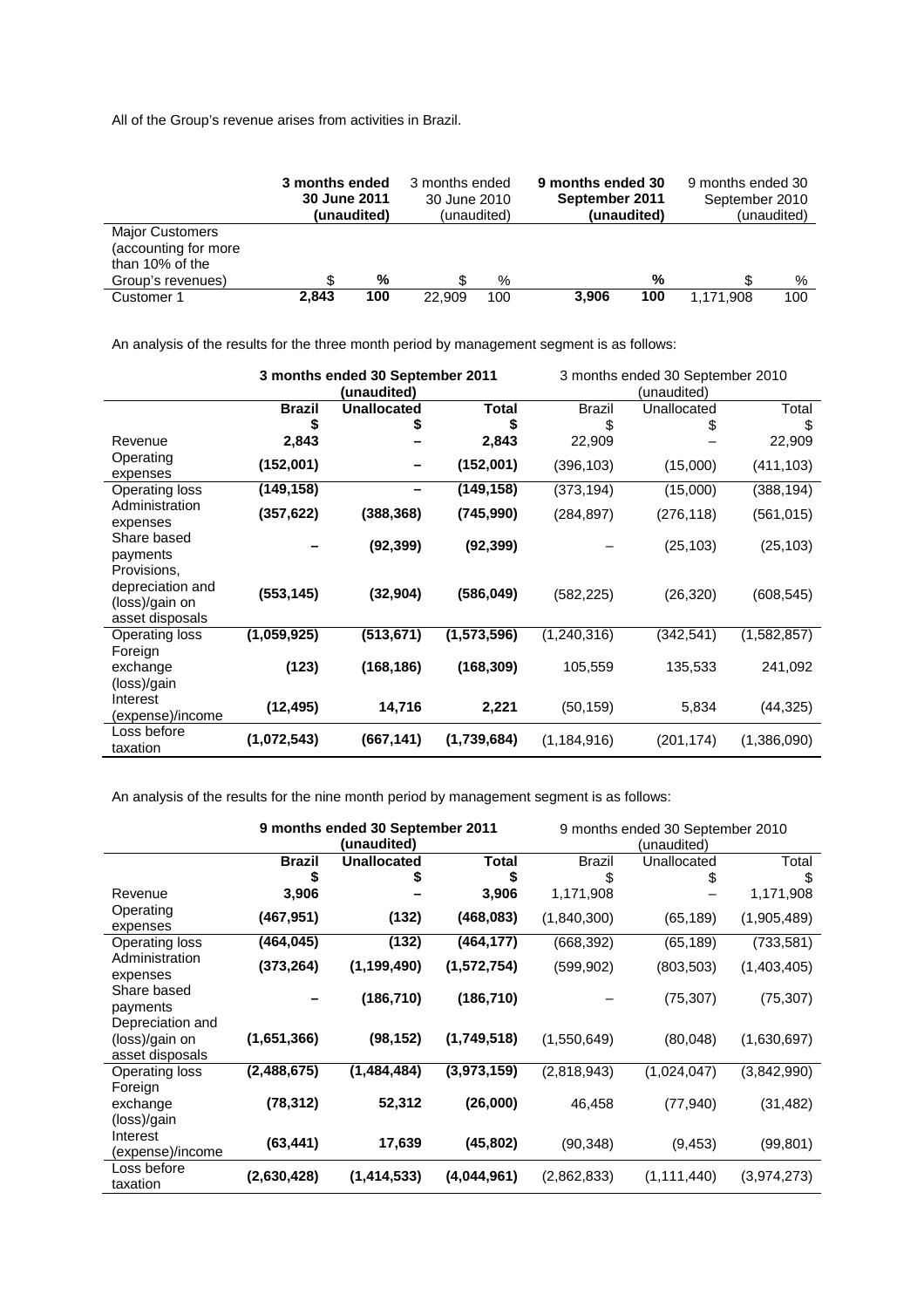An analysis of non-current assets by location is as follows:

|                      | <b>Total non-current assets</b> |             |             |  |
|----------------------|---------------------------------|-------------|-------------|--|
|                      | 30                              |             |             |  |
|                      | 30 September                    | September   | 31 December |  |
|                      | 2011                            | 2010        | 2010        |  |
|                      | (unaudited)                     | (unaudited) | (audited)   |  |
|                      |                                 |             |             |  |
| Brazil – operations  | 29,109,652                      | 34,277,292  | 33,920,550  |  |
| Brazil - exploration | 15,122,184                      | 8,558,842   | 9,797,406   |  |
| Other                | 22,675                          | 2,958       | 30,590      |  |
|                      | 44.254.511                      | 42,839,092  | 43.748.546  |  |

An analysis of total assets by location is as follows:

|               |              | <b>Total assets</b> |             |
|---------------|--------------|---------------------|-------------|
|               |              | 30                  |             |
|               | 30 September | September           | 31 December |
|               | 2011         | 2010                | 2010        |
|               | (unaudited)  | (unaudited)         | (audited)   |
|               |              |                     |             |
| <b>Brazil</b> | 46,882,168   | 45,958,299          | 46,760,061  |
| Other         | 3,749,102    | 5,293,602           | 8,163,132   |
|               | 50,631,270   | 51,251,902          | 54,923,193  |

During the nine month period, the following amounts incurred by area were capitalised as development and deferred exploration costs:

|               | For the 9        | For the 9    |              |
|---------------|------------------|--------------|--------------|
|               | month period     | month period | For the year |
|               | ended 30         | ended 30     | ended 31     |
|               | <b>September</b> | September    | December     |
|               | 2011             | 2010         | 2010         |
|               |                  |              |              |
| <b>Brazil</b> | 6,368,897        | 1,294,667    | 2,284,460    |
| Other         | 630,704          | 141.398      | 218,369      |
|               | 7,999,601        | 1,436,065    | 2,502,829    |

# **5. Exploration and development costs**

|                                         | 30 September<br>2011<br>(unaudited) | 30 September<br>2010<br>(unaudited) | 31 December<br>2010<br>(audited) |
|-----------------------------------------|-------------------------------------|-------------------------------------|----------------------------------|
| Cost                                    |                                     |                                     |                                  |
| Opening balance                         | 9,797,406                           | 6,880,038                           | 6,880,038                        |
| Exploration and development expenditure | 6,999,601                           | 1,436,066                           | 2,502,829                        |
| Exchange                                | (1,674,823)                         | 242.738                             | 414,539                          |
| Balance at end of period                | 15,209,111                          | 8,558,842                           | 9,797,406                        |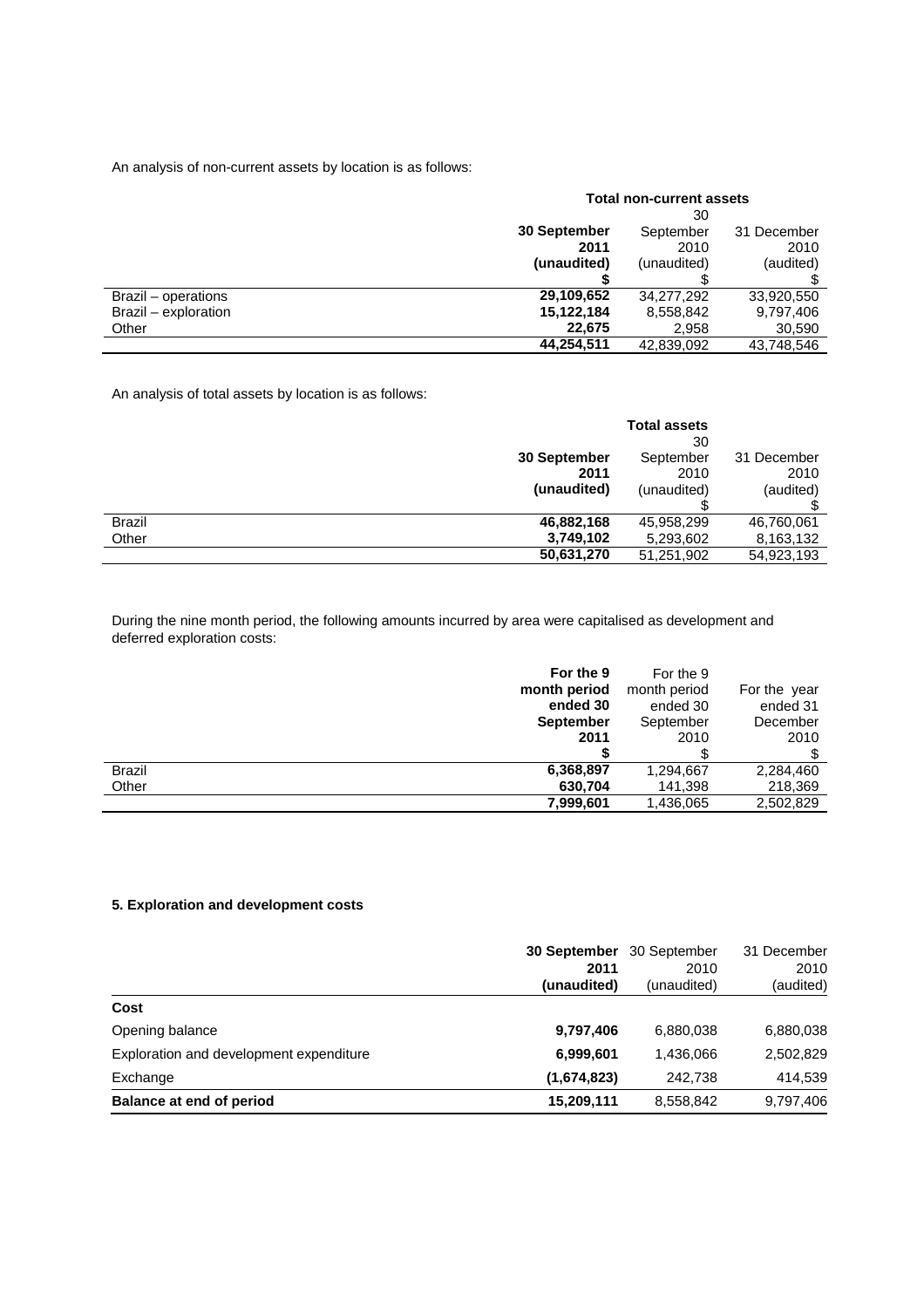# **6. Property, plant and equipment**

|                                 | 30 September | 30 September | 31 December   |
|---------------------------------|--------------|--------------|---------------|
|                                 | 2011         | 2010         | 2010          |
|                                 | (unaudited)  | (unaudited)  | (audited)     |
| Cost                            |              |              |               |
| Balance at beginning of period  | 49,268,696   | 48,566,891   | 48,566,891    |
| Additions                       | 138,397      |              | 7,225         |
| Exchange                        | (4,467,451)  | 1,179,687    | 1,890,960     |
| Disposals                       | (360, 816)   | (543,000)    | (1, 196, 380) |
| Balance at end of period        | 44,578,826   | 49,203,578   | 49,268,696    |
| <b>Accumulated depreciation</b> |              |              |               |
| Balance at beginning of period  | 15,317,556   | 13,239,103   | 13,239,103    |
| Charge for period               | 1,742,785    | 1,514,898    | 2,112,445     |
| Exchange                        | (1,390,024)  | 349,783      | 537,000       |
| Eliminated on sale of asset     | (223,818)    | (180, 456)   | (570,992)     |
| <b>Balance at end of period</b> | 15,446,498   | 14,923,328   | 15,317,556    |
| Net book value at end of period | 29,132,327   | 34,280,250   | 33,951,140    |

# **7. Contractual commitments**

The following table sets out the maturity profile of the Group's contractual commitments excluding trade liabilities as at 30 September 2011 and commitments under operating leases.

|                                      | Payments due by period |                   |           |           |                     |
|--------------------------------------|------------------------|-------------------|-----------|-----------|---------------------|
|                                      | Total                  | Less than<br>year | 1-3 years | 4-5 years | After 5 years<br>\$ |
| Long term debt                       | 273,766                |                   |           | 273,766   |                     |
| <b>Capital Lease Obligations</b>     |                        |                   |           |           |                     |
| <b>Operating Leases</b>              | 118,306                | 96.307            | 22,269    |           |                     |
| <b>Purchase Obligations</b>          |                        |                   |           |           |                     |
| Other Long Term Obligations          |                        |                   |           |           |                     |
| <b>Total Contractual Obligations</b> | 392,072                | 96,037            | 22,269    | 273,766   |                     |

# **8. Share capital**

# **(a) Ordinary and deferred shares**

|                                 | 30 September 2011<br>(unaudited) |           | 30 September 2010<br>(unaudited) |           | 31 December 2010<br>(audited) |           |
|---------------------------------|----------------------------------|-----------|----------------------------------|-----------|-------------------------------|-----------|
| <b>Ordinary Shares</b>          | Number                           | \$        | Number                           | \$        | Number                        | \$        |
| <b>Opening balance</b>          | 44,774,059                       | 3.731.439 | 327.740.595                      | 2.827.419 | 327.740.595                   | 2,827,419 |
| Issue of shares for cash        | 19,194,470                       | 1.538.717 | 120,000,000                      | 904.020   | 120,000,000                   | 904.020   |
| Consolidation of shares         |                                  |           |                                  |           | $-$ (402,966,536)             |           |
| <b>Balance at end of period</b> | 63,968,529                       | 5.270.156 | 447.740.595                      | 3,731,439 | 44,774,059                    | 3,731,439 |

On 21 December 2010, the shareholders approved the consolidation of the existing issued and unissued ordinary shares of the Company on the basis of one new ordinary share of 5 pence par value for every ten old ordinary shares of 0.5 pence par value. Following the approval of this resolution the number of shares in issue was reduced from 447,740,595 to 44,774,059.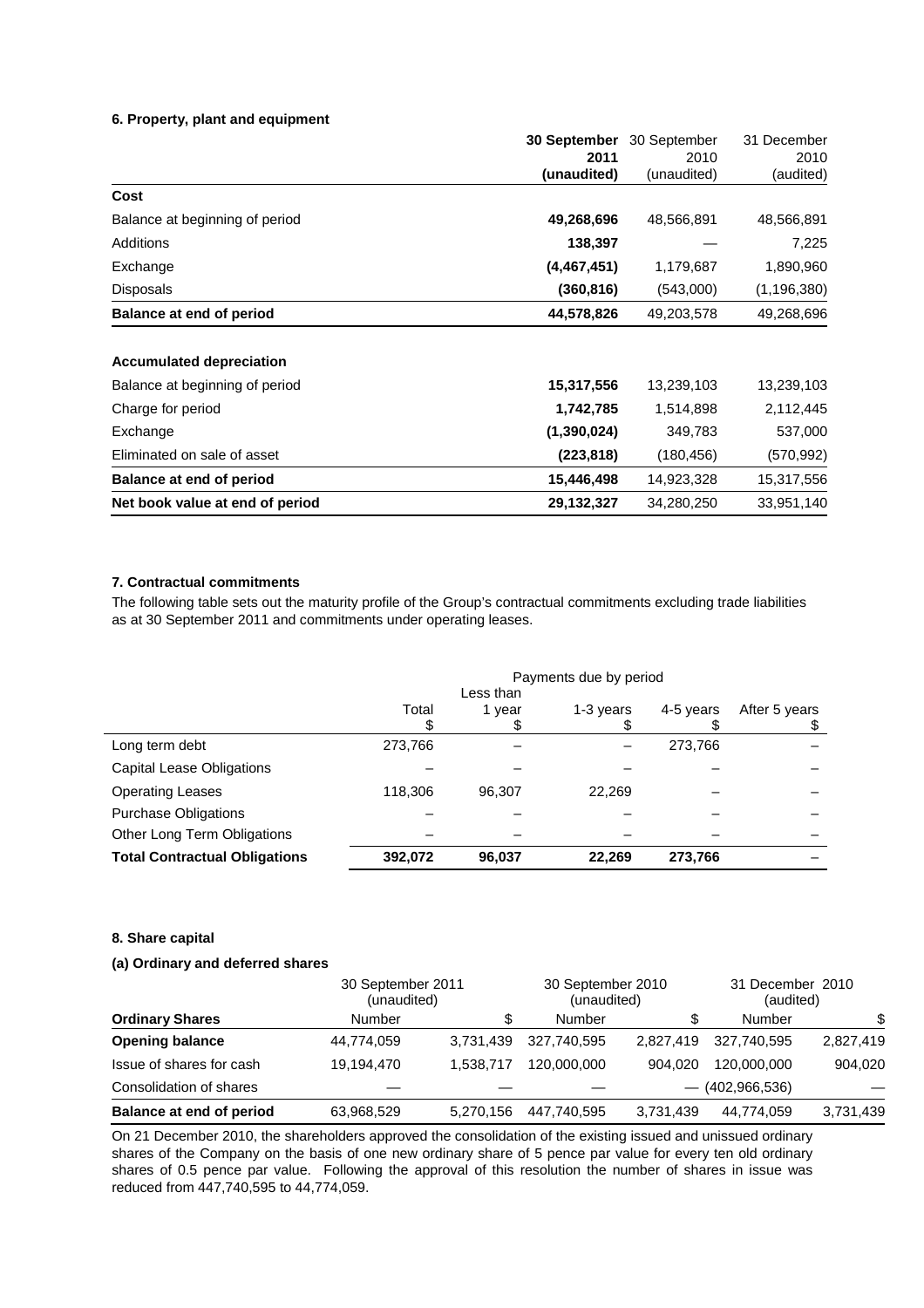|                                                 | 30 September 2011<br>(unaudited) | 30 September 2010<br>(unaudited) |             |            | 31 December 2010<br>(audited) |            |
|-------------------------------------------------|----------------------------------|----------------------------------|-------------|------------|-------------------------------|------------|
| <b>Deferred Shares</b>                          | Number                           |                                  | Number      | \$         | Number                        |            |
| Opening balance and<br>balance at end of period | 140.139.065                      | 24.021.395                       | 140.139.065 | 24.021.395 | 140.139.065                   | 24.021.395 |

The following issues of Ordinary Shares have occurred during the 9 month period ended 30 September 2011:

| 28 January 2011 | Issue of 98,000 Ordinary shares at a price of 41.0 pence each                                            |
|-----------------|----------------------------------------------------------------------------------------------------------|
| 28 January 2011 | Issue of 26,470 Ordinary shares at a price of 37.0 pence each                                            |
| 30 March 2011   | Placing of 9,000,000 Ordinary shares at a price of C\$0.55 each                                          |
| 30 March 2011   | Issue of 10,070,000 Ordinary shares pursuant to the automatic exercise of<br>10,070,000 special warrants |

On 30 March 2011, the Company completed a placement of 9,000,000 Units through its appointed agent at a price of C\$0.55 for gross proceeds of C\$4,950,000. Each unit consisted of one ordinary share of 5 pence nominal value (a "Share") and one half of a share purchase warrant. Each whole share purchase warrant ("a Warrant") entitles the holder to acquire one Share at a price of C\$0.75 at any time until 2 December 2012. The Company paid to the agent cash commissions of C\$286,380 and also issued 494,800 broker warrants entitling the holder to purchase one ordinary share at a price of C\$0.55 until 2 December 2012.

On 30 March 2011, the Company also completed the listing of its Shares and the Warrants on the TSX and this event triggered the exercise of 10,070,000 Special Warrants that the Company had issued on 2 December 2010, whereby each Special Warrant converted into one Share and one half of a share purchase warrant. Each whole share purchase warrant ("a Warrant") entitles the holder to acquire one Share at a price of C\$0.75 at any time until 2 December 2012. The Company had issued 435,600 broker warrants entitling the holder to purchase one ordinary share at a price of C\$0.55 until 2 December 2012 in connection with this placement of the Special Warrants.

The deferred shares carry no voting or dividend rights or any right to participate in the profits or assets of the Company and all the deferred shares may be purchased by the Company, in accordance with the Companies Act 2006, at any time for no consideration. In the event of a return of capital, after the holders of the Ordinary shares have received in aggregate the amount paid up thereon plus £100 per ordinary share, there shall be distributed amongst the holders of deferred shares an amount equal to the nominal value of the deferred shares and thereafter any further surplus shall be distributed amongst the holders of ordinary shares.

# **(b) Warrants**

As at 30 September 2011 there remain outstanding the following warrants.

|                                        | Number    | Exercise Price | Expiry          |
|----------------------------------------|-----------|----------------|-----------------|
| Share purchase warrants <sup>(1)</sup> | 9,535,000 | C\$0.75        | 2 December 2012 |
| <b>Broker warrants</b>                 | 930,400   | C\$0.55        | 2 December 2012 |
| Other warrants                         | 155.000   | <b>UK£0.15</b> | 8 November 2013 |
| Other warrants                         | 1,500,000 | UK£0.40        | 16 June 2012    |

(1) The share purchase warrants are traded under the symbol SBI.WT

The Company has calculated the value of each of the share purchase warrants as C\$0.045 and accordingly has established a warrant reserve in relation to that portion of the proceeds received that relates to the Warrants from (a) the issue of the Units at the time of the IPO and (b) the Units issued on exercise of the Special Warrants.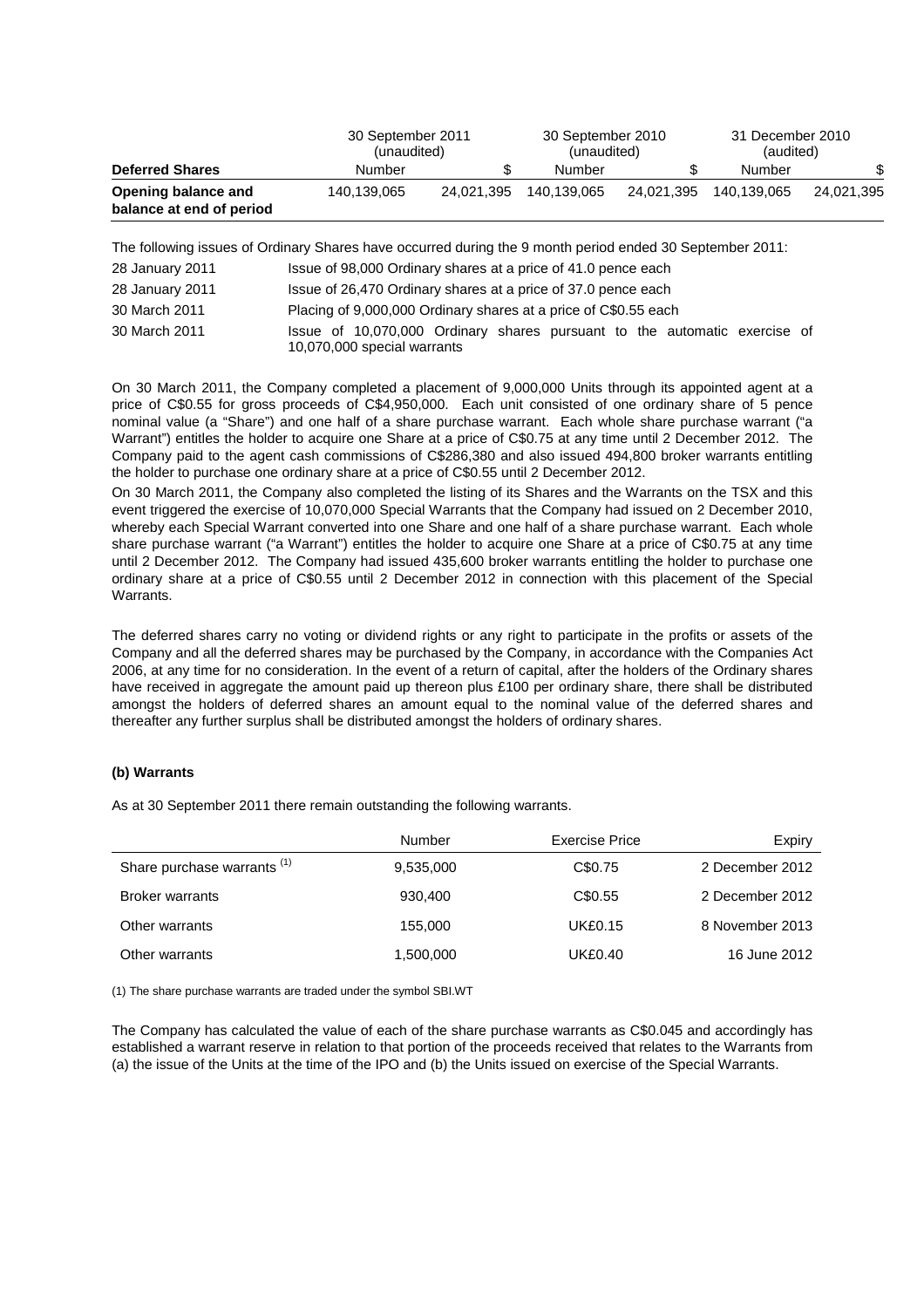#### **(c) Stock Option Reserve**

## **Contributed Surplus**

|                              | US\$      |
|------------------------------|-----------|
| Balance at 31 December 2010  | 1,648,484 |
| Option costs for period      | 216,409   |
| Balance at 30 September 2011 | 1,864,893 |

Under the Company's Stock Option Plan (the "2011 Plan"), stock options may be granted only to directors, officers, employees and consultants of the Company or to their permitted assignees and may be granted for a term not exceeding ten years. The Ordinary Shares to be purchased upon exercise of each option must be paid for in full by the grantee at the time of exercise. Unless otherwise directed by the board of directors at the date of the grant, each award shall vest as to one third on the date of grant, one third on the first anniversary of grant and the balance vesting on the second anniversary of the date of grant. The board of directors shall also be entitled to establish performance criteria, which may affect the vesting of the options or the rights of the holder to exercise the options. The 2011 Plan reserves for issuance, pursuant to its terms, up to 10% of the number of Ordinary Shares issued or issuable and outstanding from time to time.

The Company has operated other plans which have now been discontinued but certain options granted to individuals no longer employed by the Company continue to be outstanding under these plans.

The following summarises the outstanding options in issue under the various plans that have been operated by the Company:

| Issue date       | Options outstanding | Options vested | Exercise price | Expiry           |
|------------------|---------------------|----------------|----------------|------------------|
| 31 May 2011      | 1,630,000           | 563,340        | C\$0.60        | 30 May 2015      |
| 28 January 2011  | 1,455,000           | 598,334        | <b>UK£0.41</b> | 27 January 2021  |
| 28 January 2011  | 450,000             | 150,002        | <b>UK£0.37</b> | 27 January 2021  |
| 21 December 2009 | 1.900.000           | 1,333,336      | <b>UK£0.15</b> | 20 December 2019 |
| 01 April 2006    | 278,360             | 278,360        | <b>UK£1.50</b> | 01 April 2016    |
| 01 April 2006    | 274,925             | 274,925        | <b>UK£3.00</b> | 01 April 2016    |
| 15 November 2007 | 25,000              | 25,000         | <b>UK£2.64</b> | 14 November 2017 |
| 28 March 2007    | 7,500               | 7,500          | <b>UK£3.84</b> | 27 March 2017    |
|                  | 6,020,785           | 3,230,797      |                |                  |

The approximate weighted average exercise price is UK£0.501

During the nine months ended 30 September 2011, the following stock options were issued and valued using the Black-Scholes option pricing model parameters listed below (in each case with no dividends)

|                   |                      |                   |                                  | <b>Black Scholes Option Pricing Parameters</b> |                  |                      |  |
|-------------------|----------------------|-------------------|----------------------------------|------------------------------------------------|------------------|----------------------|--|
| <b>Grant Date</b> | Number of<br>options | Exercise<br>price | <b>Grant Date</b><br>stock price | <b>Risk Free</b><br>Interest Rate              | Expected<br>Life | Volatility<br>Factor |  |
| 31 May 2011       | 1.630.000            | C\$0.60           | C\$0.48                          | $1.00\%$                                       | 3 years          | 50%                  |  |
| 28 January 2011   | 1.455.000            | <b>UK£0.41</b>    | UK£0.3075                        | 1.00%                                          | 4 years          | 50%                  |  |
| 28 January 2011   | 450,000              | <b>UK£0.37</b>    | UK£0.3075                        | 1.00%                                          | 4 years          | 50%                  |  |